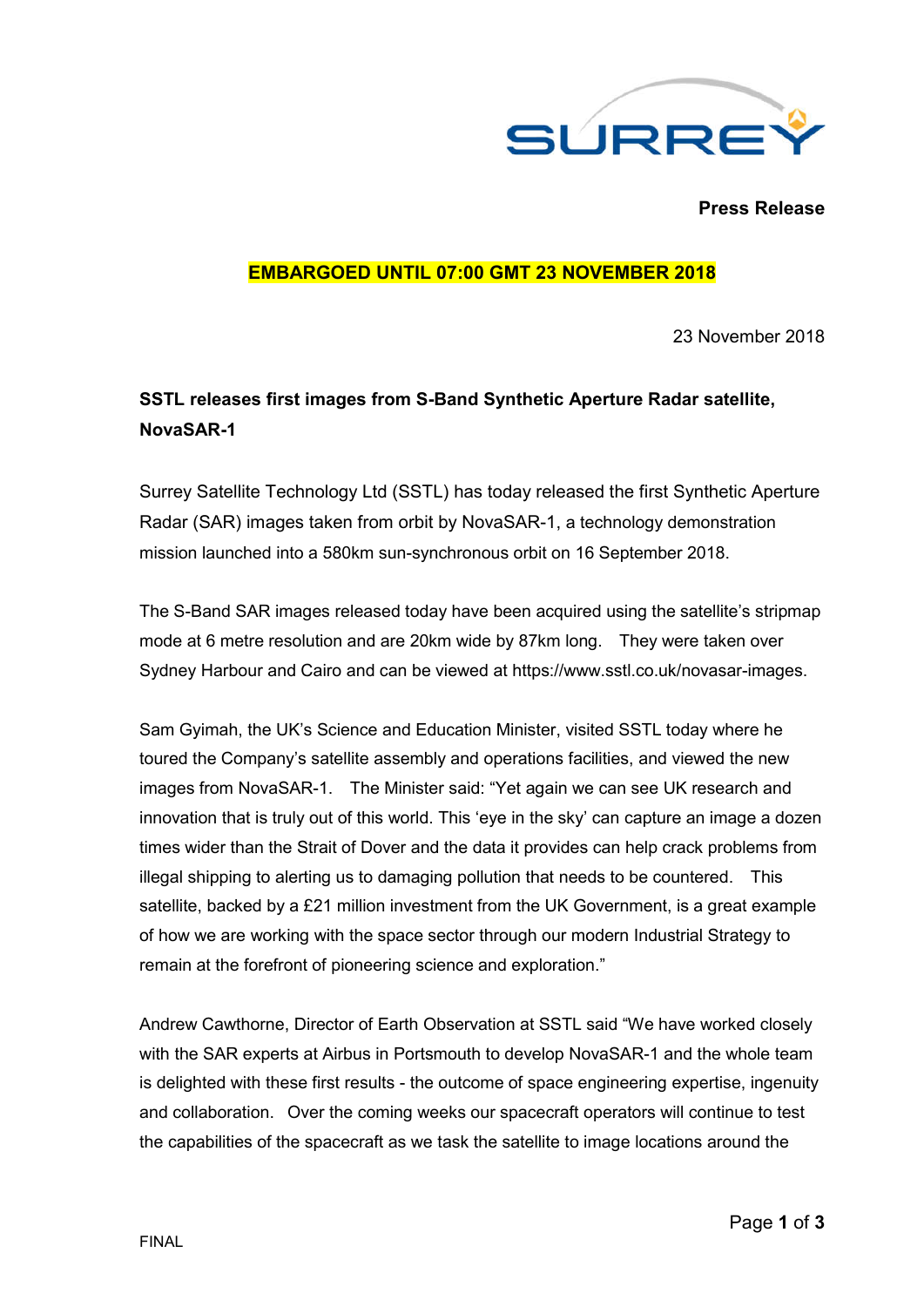

world, working towards the start of service delivery to our mission partners in the near future."

Mission partners signed up for capacity from NovaSAR-1 include the UK Space Agency, Australia's Commonwealth Scientific and Industrial Research Organisation (CSIRO), and the Indian Space Research Organisation (ISRO).

The image of Sydney was taken at night and cropped images taken from the original show Sydney Harbour Bridge, Sydney Opera House, The Royal Botanic Garden, Bondi beach and several boats crossing the harbour. A second close up from the original image shows small boats moored in the natural harbour at Church Point, north of Sydney in a demonstration of the usefulness of SAR for detecting vessels of many different sizes and types, particularly at night or through cloud cover.

The image of Cairo shows the River Nile flowing from Upper Egypt through Cairo and down towards Beni Suef. Urbanisation, cultivation along the Nile, and the non-irrigated desert areas are clearly distinguishable. Cropped images taken from the original show The Great Pyramids of Giza, and the Red Pyramid and Bent Pyramid near Dahshur.

Synthetic Aperture Radar is a powerful tool for monitoring the Earth from space due to its ability to see through clouds and image the Earth night and day, and NovaSAR-1 is the world's first commercial SAR satellite to be operated at a 10:30 equator crossing time, providing time diversity for radar observations by affording increased daylight imaging opportunities in addition to night acquisitions.

NovaSAR-1 was designed and manufactured by SSTL, with an S-Band SAR payload developed by Airbus Defence and Space in Portsmouth and an Automatic Identification Receiver supplied by Honeywell Aerospace. The SAR payload has a dedicated maritime mode designed with a very wide swath area of 400km to enable the monitoring of the marine environment, and will provide direct radar ship detection information simultaneously with AIS ship tracking data to assist with the identification and tracking of sea-going vessels. In addition to operating in maritime mode, NovaSAR-1 has been optimised with three additional imaging modes, including a six metre resolution imaging mode, for a range of other applications such as flood monitoring and agricultural and